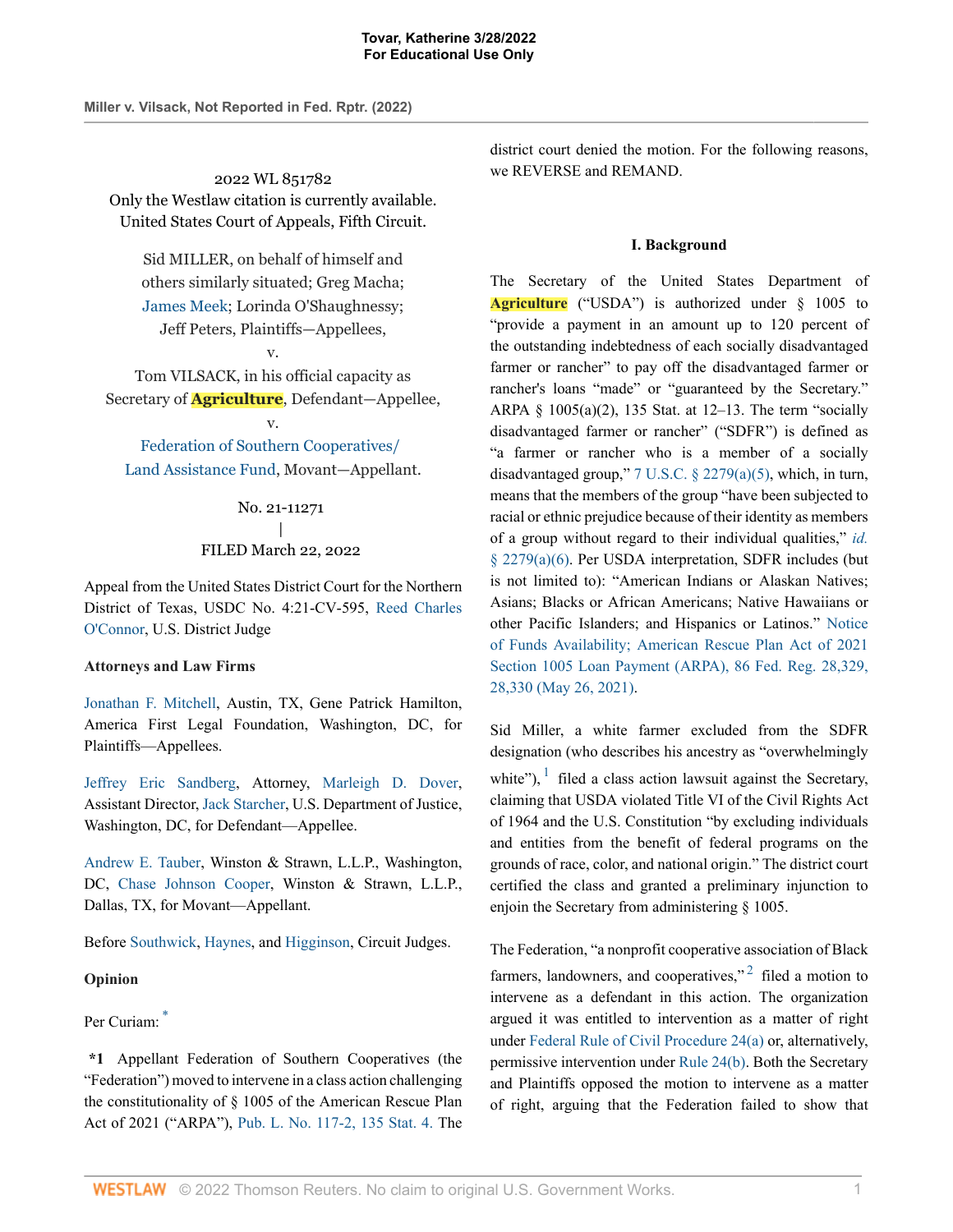**Miller v. Vilsack, Not Reported in Fed. Rptr. (2022)**

the Government inadequately represented the Federation's interest. Only Plaintiffs opposed permissive intervention.

**\*2** The district court denied the Federation's motion to intervene on both grounds. *Miller v. Vilsack*, No. 4:21- CV-0595-O, 2021 WL 6129207, at \*3 (N.D. Tex. Dec. 8,  $2021$ ).<sup>3</sup> The Federation timely appealed, and we granted the motion to expedite.

#### **II. Jurisdiction and Standard of Review**

The district court had jurisdiction under 28 U.S.C. §§ 1331,  $1343(a)(3)$ . As to the denial of the motion to intervene as a matter of right, we have jurisdiction over this appeal under

28 U.S.C. § 1291 and review this denial de novo, *Edwards v. City of Houston*, 78 F.3d 983, 992, 995 (5th Cir. 1996) (en banc). As to the denial of the permissive intervention motion, we only have "provisional jurisdiction" and review for a clear

abuse of discretion. *Id.* at 992, 995. Under this deferential standard, we will reverse the district court's decision only if "extraordinary circumstances" are present. *St. Bernard Parish v. Lafarge N. Am., Inc.*, 914 F.3d 969, 973 (5th Cir. 2019) (quotation omitted).

#### **III. Discussion**

On appeal, the Federation argues that the district court erred in denying its motion to intervene based on intervention as a matter of right or (alternatively) permissive intervention. We agree that the court erred in denying intervention as a matter of right, mooting the permissive intervention issue.

To prevail on a motion to intervene as a matter of right, an applicant must meet four requirements:

> (1) The application must be timely; (2) the applicant must have an interest relating to the property or transaction that is the subject of the action; (3) the applicant must be so situated that the disposition of the action may, as a practical matter, impair or

impede its ability to protect its interest; and (4) the applicant's interest must be inadequately represented by the existing parties to the suit.

*Brumfield v. Dodd*, 749 F.3d 339, 341 (5th Cir. 2014) (quotation omitted); Fed. R. Civ. P. 24(a)(2). Nevertheless, a Rule 24(a) inquiry "is a flexible one, which focuses on the particular facts and circumstances surrounding each application ... measured by a practical rather than technical yardstick." *Entergy Gulf States La., L.L.C. v. EPA*, 817 F.3d 198, 203 (5th Cir. 2016) (quotation omitted). In line with this flexibility, we have held that "[f]ederal courts should allow intervention where no one would be hurt and the greater

justice could be attained." *Texas v. United States*, 805 F.3d 653, 657 (5th Cir. 2015) (quotation omitted). Therefore, even though "the movant bears the burden of establishing its right

to intervene, Rule 24 is to be liberally construed," *id.* at 656 (quotation omitted), "with doubts resolved in favor of the proposed intervenor," *Entergy*, 817 F.3d at 203 (internal quotation marks and citation omitted).

Because the parties do not dispute that the Federation can meet the first three prongs of the Rule 24(a) inquiry, we limit our analysis to the fourth prong—whether the Federation's interest is adequately represented by the Secretary. We have held that "[t]he applicant has the burden of demonstrating inadequate representation, but this burden is 'minimal.'

" *Sierra Club v. Espy*, 18 F.3d 1202, 1207 (5th Cir. 1994). However, "it cannot be treated as so minimal as to write the requirement completely out of the rule."

*Texas*, 805 F.3d at 661 (quotation omitted). Therefore, we have "created two presumptions of adequate representation that intervenors must overcome in appropriate cases." *Id.* (internal quotation marks and citation omitted). The first presumption applies "when the would-be intervenor has the same ultimate objective as a party to the lawsuit." *Id.* (internal quotation marks and citation omitted). The second presumption applies in cases where a party "is presumed to

represent the interests of all of its citizens," *Hopwood v. Texas*, 21 F.3d 603, 605 (5th Cir. 1994) (per curiam), such as "when the putative representative is a governmental body or officer charged by law with representing the interests of the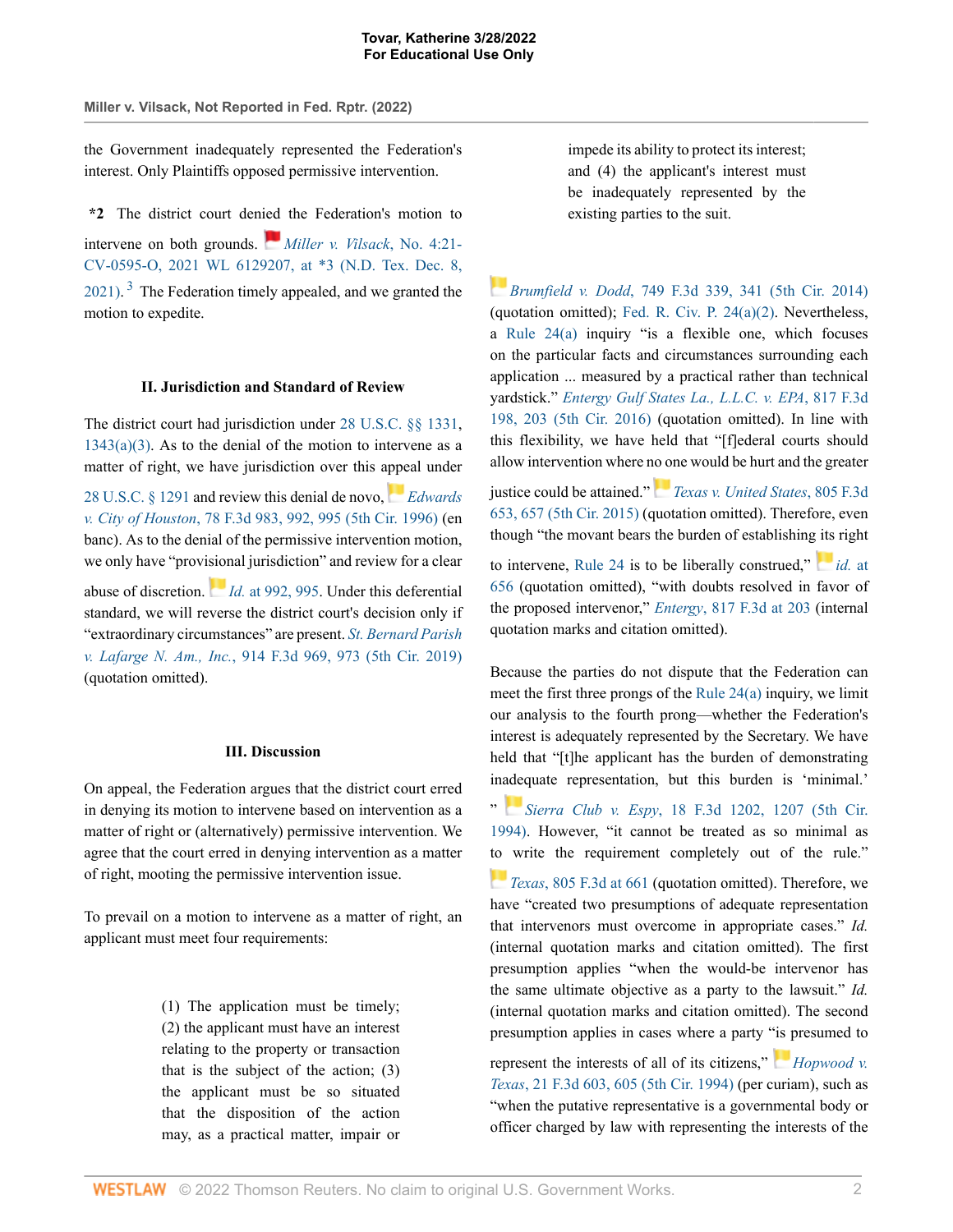**Miller v. Vilsack, Not Reported in Fed. Rptr. (2022)**

[intervenor]," *Texas*, 805 F.3d at 661 (quotation omitted). This presumption is limited, however, to "suits involving matters of sovereign interest." *Edwards*, 78 F.3d at 1005.

**\*3** The district court did not explicitly mention these two presumptions, but it noted that "where the party whose representation is said to be inadequate is a governmental agency," the necessary showing of inadequacy needed to be "much stronger." *Miller*, 2021 WL 6129207, at \*2 (quotation omitted). We disagree with this conclusion because the second presumption is not in play in this case, so we need not apply it.  $4$ 

Turning to the first presumption, in order to overcome it, "the applicant for intervention must show adversity of interest, collusion, or nonfeasance on the part of the existing party." *Texas*, 805 F.3d at 661–62 (quotation omitted). Specifically, "to show adversity of interest, an intervenor must demonstrate that its interests diverge from the putative representative's interests in a manner germane to the case."

*Id.* at 662.

Undoubtedly, the Secretary and the Federation share the "same ultimate objective"—upholding the constitutionality of § 1005. Therefore, the relevant inquiry is whether the Federation can "show adversity of interest" by demonstrating that its interests diverge from the Secretary's "in a manner germane to the case." *Id.* We conclude that the Federation has made such a showing.

Relevant here, the Secretary maintains that he has provided "evidence of discrimination within the last decade" and discussed reports "highlighting how *past* discrimination continues to disadvantage minority farmers today." However, the Federation is making a meaningfully different argument. Instead of focusing on how *past* discrimination continues to have "lingering effects,"  $5$  the Federation argues that USDA is *continuing* to actively discriminate against its members. Therefore, the Federation has an interest in taking a position that not only *directly* conflicts with the Secretary's position, but also potentially exposes the agency to liability. That interest is "germane to the case" because evidence of continued discrimination may be highly relevant to proving a "compelling governmental interest." *See Wynn v. Vilsack*, 545 F. Supp. 3d 1271, 1275, 1279 (M.D. Fla. 2021) (describing, in a § 1005 case, how "evidence of continued discrimination" may be "crucial"). Yet, this argument is not one the Secretary can reasonably be expected to adopt or support: a U.S. Secretary would likely heartily deny that their agency is *currently* discriminating against people based upon race.<sup>6</sup>

**\*4** In light of this adversity of interest, we conclude that the Federation has successfully rebutted the first presumption. Given our "broad policy favoring intervention," we hold that the Federation has met its "minimal" burden demonstrating inadequate representation (though we limit this holding to the facts of this case). *See Sierra Club*, 18 F.3d at 1207 (quotation omitted).<sup>7</sup> We therefore REVERSE the district court's denial of intervention as a matter of right and REMAND with the directive to permit the Federation's intervention.

## **All Citations**

Not Reported in Fed. Rptr., 2022 WL 851782

### **Footnotes**

- Pursuant to 5th Circuit Rule 47.5, the court has determined that this opinion should not be published and is not precedent except under the limited circumstances set forth in 5th Circuit Rule 47.5.4.
- 1 Miller is the **Agriculture** Commissioner for the State of Texas but stated in the class action complaint that he is "suing in his capacity as a private citizen[] and not on behalf of the State of Texas or the Texas Department of **Agriculture**."
- 2 According to the Executive Director of the Federation, the organization "serves its members through advocacy, technical assistance, and support services." It is also a "unique" organization "because it has a